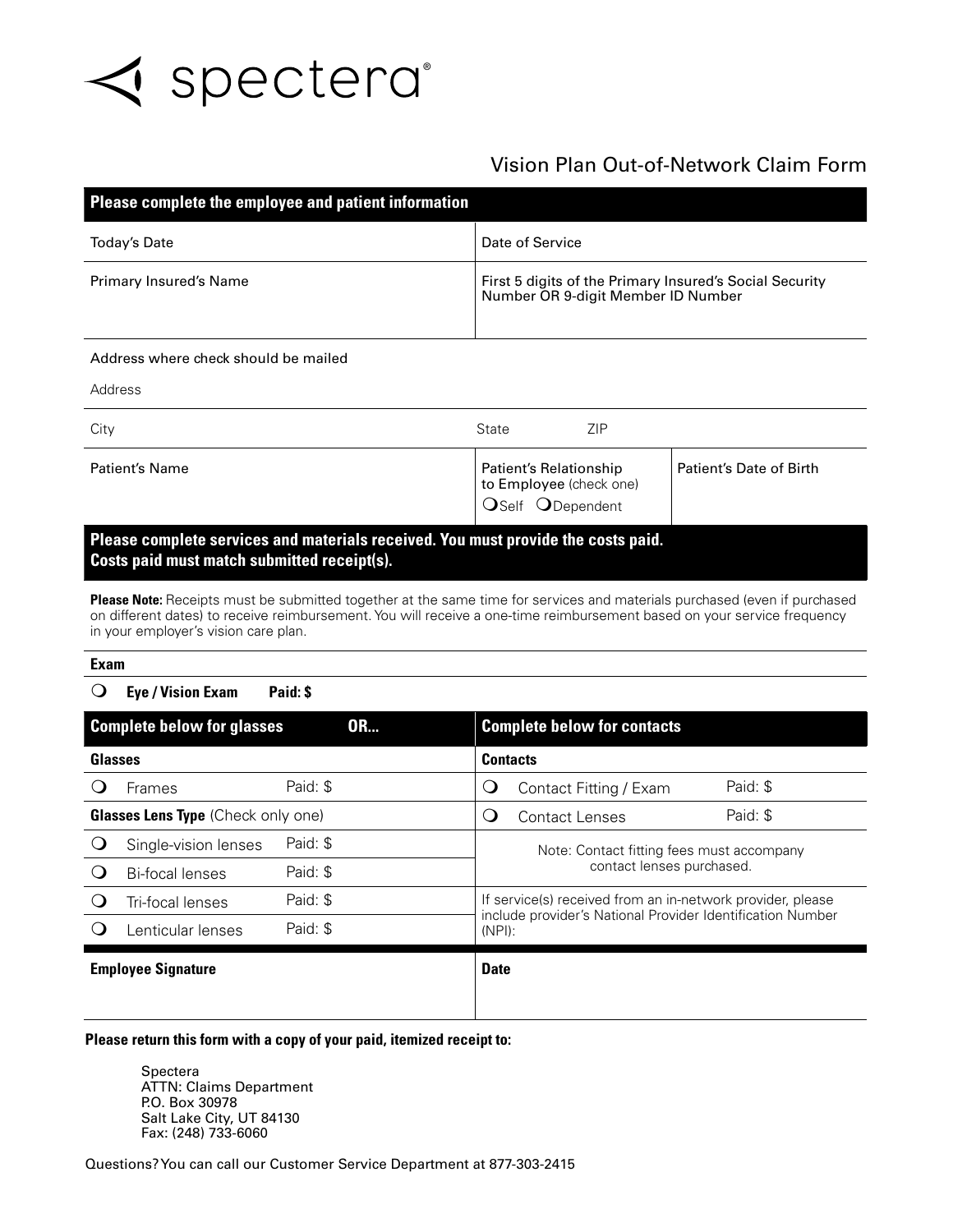**WARNING: Any person who knowingly files a statement of claim containing any misrepresentations or any false, incomplete or misleading information may be guilty of a criminal act punishable under law and may be subject to civil penalties.**

**Alaska Residents:** A person who knowingly and with intent to injure, defraud, or deceive an insurance company files a claim containing false, incomplete, or misleading information may be prosecuted under state law.

**Arizona Residents:** For your protection Arizona law requires the following statement to appear on this form. Any person who knowingly presents a false or fraudulent claim for payment of a loss is subject to criminal and civil penalties.

**Arkansas Residents:** Any person who knowingly presents a false or fraudulent claim for payment of a loss or benefit or knowingly presents false information in an application for insurance is guilty of a crime and may be subject to fines and confinement in prison.

**California Residents: For your protection California law requires the following to appear on this form: Any person who knowingly presents a false or fraudulent claim for the payment of a loss is guilty of a crime and may be subject to fines and confinement in state prison.**

**Colorado Residents:** It is unlawful to knowingly provide false, incomplete, or misleading facts or information to an insurance company for the purpose of defrauding or attempting to defraud the company. Penalties may include imprisonment, fines, denial of insurance, and civil damages. Any insurance company or agent of an insurance company who knowingly provides false, incomplete, or misleading facts or information to a policyholder or claimant for the purpose of defrauding or attempting to defraud the policyholder or claimant with regard to a settlement or award payable from insurance proceeds shall be reported to the Colorado Division of Insurance within the department of regulatory agencies.

**Delaware Residents:** Any person who knowingly, and with intent to injure, defraud or deceive any insurer, files a statement of claim containing any false, incomplete or misleading information is guilty of a felony.

**District of Columbia Residents:** WARNING: It is a crime to provide false or misleading information to an insurer for the purpose of defrauding the insurer or any other person. Penalties include imprisonment and/or fines. In addition, an insurer may deny insurance benefits if false information materially related to a claim was provided by the applicant.

**Florida Residents:** Any person who knowingly and with intent to injure, defraud, or deceive any insurer files a statement of claim or an application containing any false, incomplete, or misleading information is guilty of a felony of the third degree.

**Hawaii Residents:** For your protection, Hawaii law requires you to be informed that presenting a fraudulent claim for payment of a loss or benefit is a crime punishable by fines or imprisonment, or both.

**Idaho Residents:** Any person who knowingly, and with intent to defraud or deceive any insurance company, files a statement of claim containing any false, incomplete, or misleading information is guilty of a felony.

**Indiana Residents:** A person who knowingly and with intent to defraud an insurer files a statement of claim containing any false, incomplete, or misleading information commits a felony.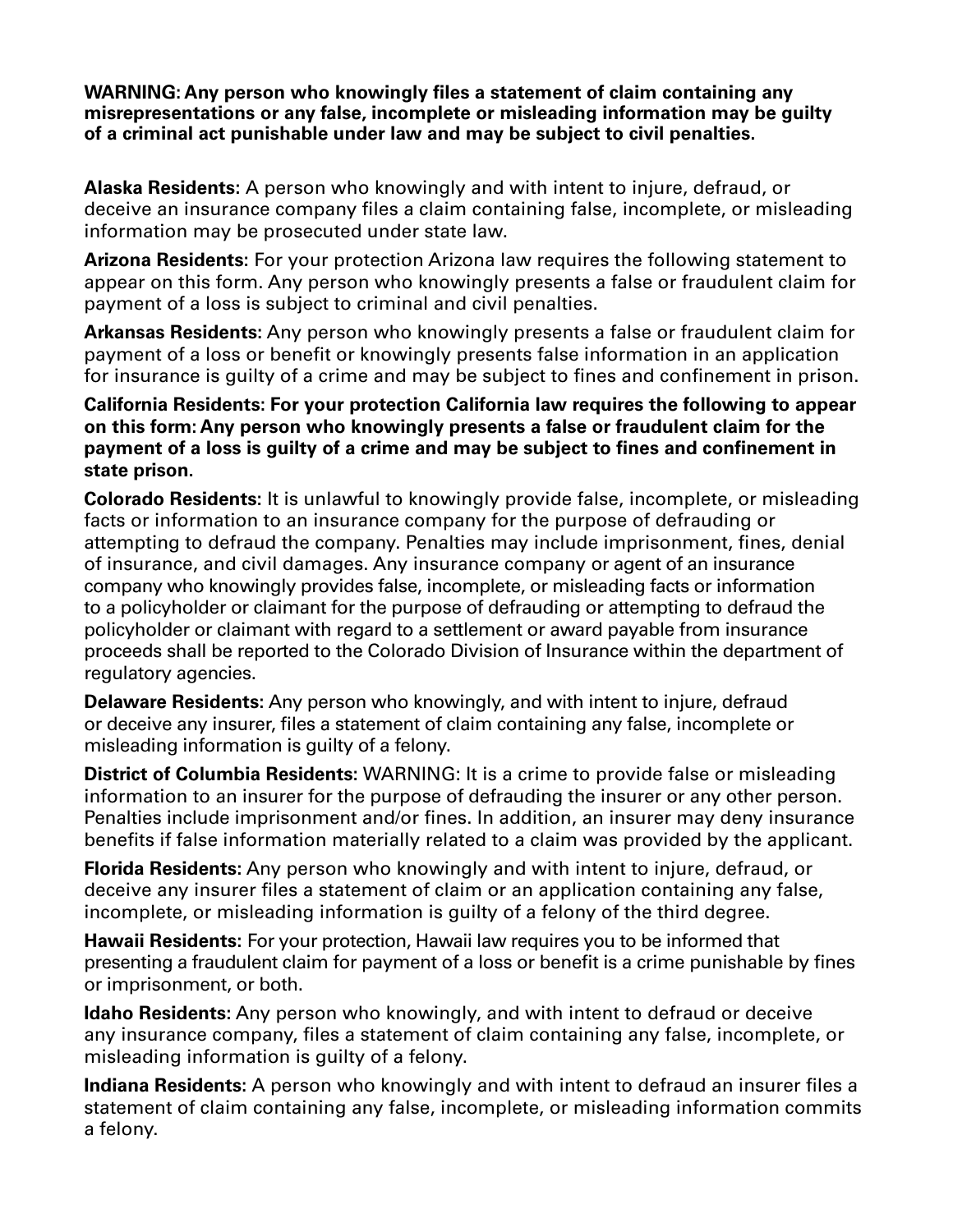**Kentucky Residents:** Any person who knowingly, and with intent to defraud any insurance company or other person files an application for insurance or a statement of claim containing any materially false information or conceals, for the purpose of misleading, information concerning any fact material thereto commits a fraudulent insurance act, which is a crime.

**Louisiana Residents:** Any person who knowingly presents a false or fraudulent claim for payment of a loss or benefit or knowingly presents false information in an application for insurance is guilty of a crime and may be subject to fines and confinement in prison.

**Maine Residents:** It is a crime to knowingly provide false, incomplete or misleading information to an insurance company for the purpose of defrauding the company. Penalties may include imprisonment, fines or a denial of insurance benefits.

**Maryland Residents:** Any person who knowingly or willfully presents a false or fraudulent claim for payment of a loss or benefit or who knowingly or willfully presents false information in an application for insurance is guilty of a crime and may be subject to fines and confinement in prison.

**Minnesota Residents:** A person who files a claim with intent to defraud or helps commit a fraud against an insurer is guilty of a crime.

**Nevada Residents:** Any person who knowingly files a statement of claim containing any misrepresentation or any false, incomplete or misleading information may be guilty of a criminal act punishable under state or federal law, or both, and may be subject to civil penalties.

**New Hampshire Residents:** Any person who, with a purpose to injure, defraud or deceive any insurance company, files a statement of claim containing any false, incomplete or misleading information is subject to prosecution and punishment for insurance fraud, as provided in RSA 638:20.

**New Jersey Residents:** Any person who knowingly files a statement of claim containing any false or misleading information is subject to criminal and civil penalties.

**New Mexico Residents:** Any person who knowingly presents a false or fraudulent claim for payment of a loss or benefit or knowingly presents false information in an application for insurance is guilty of a crime and may be subject to civil fines and criminal penalties.

**New York Residents:** Any person who knowingly and with intent to defraud any insurance company or other person files an application for insurance or statement of claim containing any materially false information, or conceals for the purpose of misleading, information concerning any material fact, commits a fraudulent insurance act, which is a crime, and shall also be subject to a civil penalty not to exceed \$5,000 and the stated value of the claim for each such violation.

**Ohio Residents:** Any person who, with intent to defraud or knowing that he is facilitating a fraud against an insurer, submits an application or files a claim containing a false or deceptive statement is guilty of insurance fraud.

**Oklahoma Residents:** WARNING: Any person who knowingly, and with intent to injure, defraud or deceive any insurer, makes any claim for the proceeds of an insurance policy containing any false, incomplete or misleading information is guilty of a felony.

**Oregon Residents:** Willfully falsifying material facts on an application or claim may subject you to criminal penalties.